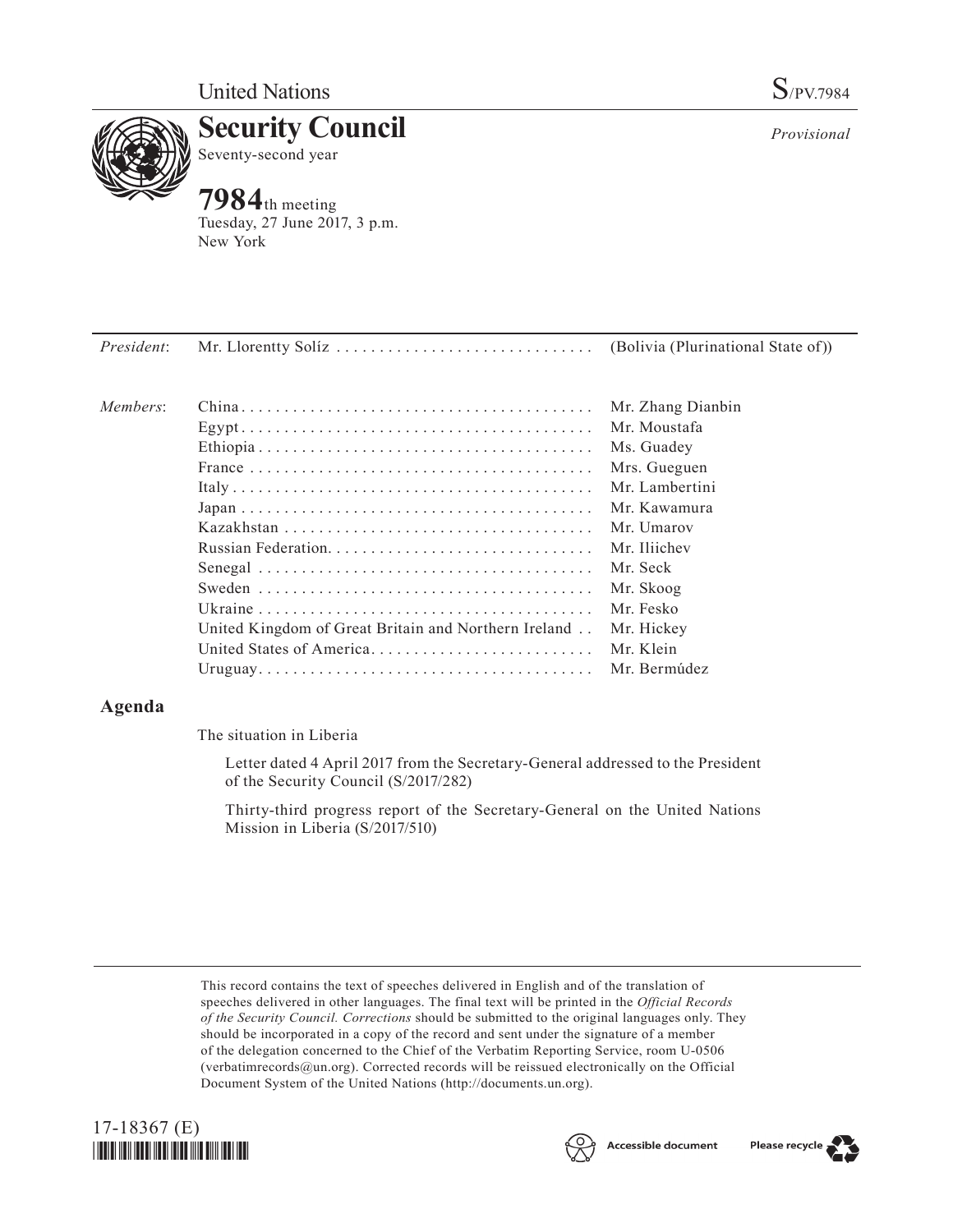*The meeting was called to order at 3.10 p.m.*

#### **Adoption of the agenda**

*The agenda was adopted.*

#### **The situation in Liberia**

**Letter dated 4 April 2017 from the Secretary-General addressed to the President of the Security Council (S/2017/282)**

### **Thirty-third progress report of the Secretary-General on the United Nations Mission in Liberia (S/2017/510)**

**The President** (*spoke in Spanish*): In accordance with rule 37 of the Council's provisional rules of procedure, I invite the representative of Liberia to participate in this meeting.

In accordance with rule 39 of the Council's provisional rules of procedure, I invite Mr. Farid Zarif, Special Representative of the Secretary-General and Head of the United Nations Mission in Liberia, to participate in this meeting.

The Security Council will now begin its consideration of the item on its agenda.

I should like to draw the attention of the members of the Council to document S/2017/282, which contains the text of a letter dated 4 April 2017 from the Secretary-General addressed to the President of the Security Council, as well as to document S/2017/510, which contains the thirty-third progress report of the Secretary-General on the United Nations Mission in Liberia.

At this meeting, the Security Council will hear briefings by Mr. Zarif and by Ambassador Olof Skoog, Permanent Representative of Sweden, in his capacity as Chair of the Liberia configuration of the Peacebuilding Commission.

I now give the floor to Mr. Zarif.

**Mr. Zarif**: It is a pleasure to be here today to present the Secretary-General's latest report on Liberia, dated 16 June (S/2017/510).

As the United Nations Mission in Liberia (UNMIL) enters the final phase of its mandate, Liberia has remained stable. No major threats are envisaged beyond possible isolated and sporadic incidents of a public-order nature in the context of the presidential

and legislative elections in October, and the subsequent transition of Government in January. It will be crucial for Liberia's law-enforcement agencies to be adequately prepared to respond to potential low-level civil unrest and mob violence during this delicate period. Current limitations in manpower, equipment and mobility may restrict the ability of these agencies to respond to multiple simultaneous security incidents.

UNMIL is supporting the Liberia National Police in elaborating an integrated election-security plan to ensure the most effective utilization of available resources to protect civilians. The Liberia National Police has also conducted community-policing activities across the country aimed at building trust and communication with the population ahead of the elections. UNMIL, in collaboration with the Government and local actors, including Liberian traditional communicators, has undertaken public-awareness campaigns countrywide to mitigate the risk of mob justice and encourage adherence to the rule of law.

UNMIL stands ready to respond to any situation amounting to a risk of strategic reversal of peace and stability. Yet the extent of this response will be restricted by the reduced Mission capacity, the low number of uniformed personnel and the potentially competing mandated task of protecting United Nations personnel. At present, UNMIL has 260 personnel in its two formed police units and 230 personnel of the Nigerian infantry company.

We presently maintain only two field offices, in the north-east and the north-west. Formed police units and force personnel are deployed only in Monrovia, which significantly limits our capacity to intervene. This is a significant change from the last two presidential elections, when UNMIL had a country-wide presence. Other factors could also have an impact on our ability to perform our mandate. Any substantial reduction, therefore, in the modest and lean budget we submitted to the General Assembly would significantly affect the ability of UNMIL to deliver on the mandate given by the Council.

While UNMIL is preparing for the transition of residual mandated activities to the Government of Liberia, the United Nations country team and other partners, it remains fully engaged in all aspects of its mandate, with a particular emphasis on good offices and political facilitation. As the elections draw closer, the Mission has further intensified its engagement with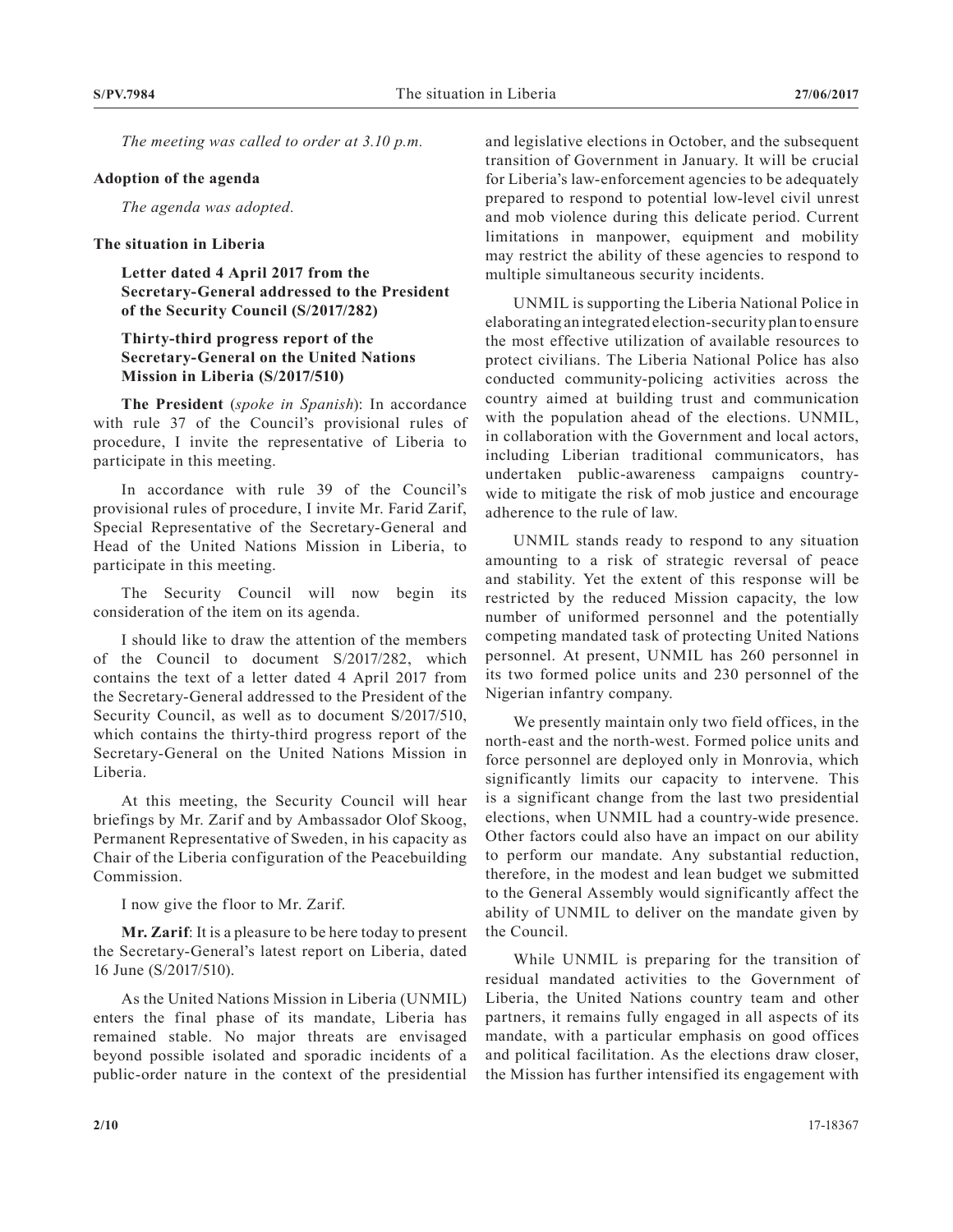the National Elections Commission, political party leaders, presidential candidates, the Government and civil society to prevent and defuse tensions, help resolve disputes and advocate for inclusive, transparent, credible and peaceful elections. The country's future as a stable democracy will hinge on the successful conduct of the October elections and broad agreement that they were free and fair, followed by a smooth transfer of power from the current Government to a new Administration. There are many presidential candidates, including the incumbent Vice-President and several formidable opposition-party candidates, who will almost certainly have to form coalitions to enhance their chances in a possible run-off.

At the initiative of the Government, the Interreligious Council of Liberia organized, on 31 May and 1 June 2017, a national forum of all political party leaders, culminating in the parties' commitment to a violence-free electoral process and transfer of power. The commitment, referred to as the Farmington River Declaration, built on a combination of agreements previously reached among the parties. The Declaration also endorsed the establishment of a peace and mediation committee to help guide relations among and between the political parties and State institutions for a peaceful transition. The Declaration was formalized on 4 June 2017 during the summit conference of the Economic Community of West African States (ECOWAS) Heads of State. UNMIL, the African Union and ECOWAS collectively engaged with the parties to ensure their support for this significant initiative.

The Government also submitted a draft bill on arrangements for the smooth transition of authority to a new Government. The Government has established a transition team that will attend to asset transfers, handover notes and other matters, so as to ensure that the incoming Government assumes its functions as seamlessly as possible.

On 8 June, the Senate proposed to amend part XII of the Code of Conduct law, with which the House of Representatives concurred on 13 June. The amendment, inter alia, seeks to provide a governing framework for the operations of the Office of the Ombudsman. The amendment also requires that electoral matters be adjudicated by the National Elections Commission in the first instance, with appeals to the Supreme Court, which has caused additional uncertainty about the eligibility of candidates for nomination, which process started on 19 June.

Meanwhile, the exhibition of the provisional registration roll, which took place from 12 to 17 June, encountered technical issues, including, reportedly, missing names and photographs of several individuals, although the Commission has claimed that all registered individuals will be allowed to vote in October. It will be important that the Commission address these challenges so as to prevent uncertainty in connection with the process and its results, which could lead to distrust and amplify existing problems.

Despite the important gains made over the years of post-conflict recovery, Liberia continues to face considerable challenges, which weigh heavily on efforts to sustain peace and advance national reconciliation. Critical legislative reforms, widely accepted as minimum requirements to address the underlying causes of conflict, most notably the land rights bill and the local governance bill, are yet to be enacted. The decisive steps needed to help bring more security to the lives of women have yet to be taken, including the passage of the domestic violence bill. I continue to engage vigorously with the Government, particularly the Legislature, to help advance these transformational reforms.

I am encouraged by the gradual strengthening of Liberia's human rights capacity, illustrated, for example, by the recent international accreditation of the Independent National Commission on Human Rights following several years of UNMIL's technical support in capacity-building. The Commission must intensify its efforts to address the serious human rights challenges, including sexual and gender-based violence, harmful traditional practices and challenges with respect to freedom of speech, which continue to plague Liberia. For instance, over the past two weeks, from late May to early June, UNMIL counted seven reported cases of rape, both by individuals and gang rape, of minors, including children of both sexes. The Government should implement as a matter of urgency the salient recommendations of the 2016 UNMIL-Office of the United Nations High Commissioner on Human Rights report on addressing impunity for rape in Liberia. In this regard, UNMIL has stepped up media activities and interactive programming on the themes of sexual and gender-based violence, sexual exploitation and abuse, national reconciliation and the promotion of human rights.

On 4 April, the Secretary-General transmitted to the Security Council the Liberia peacebuilding plan,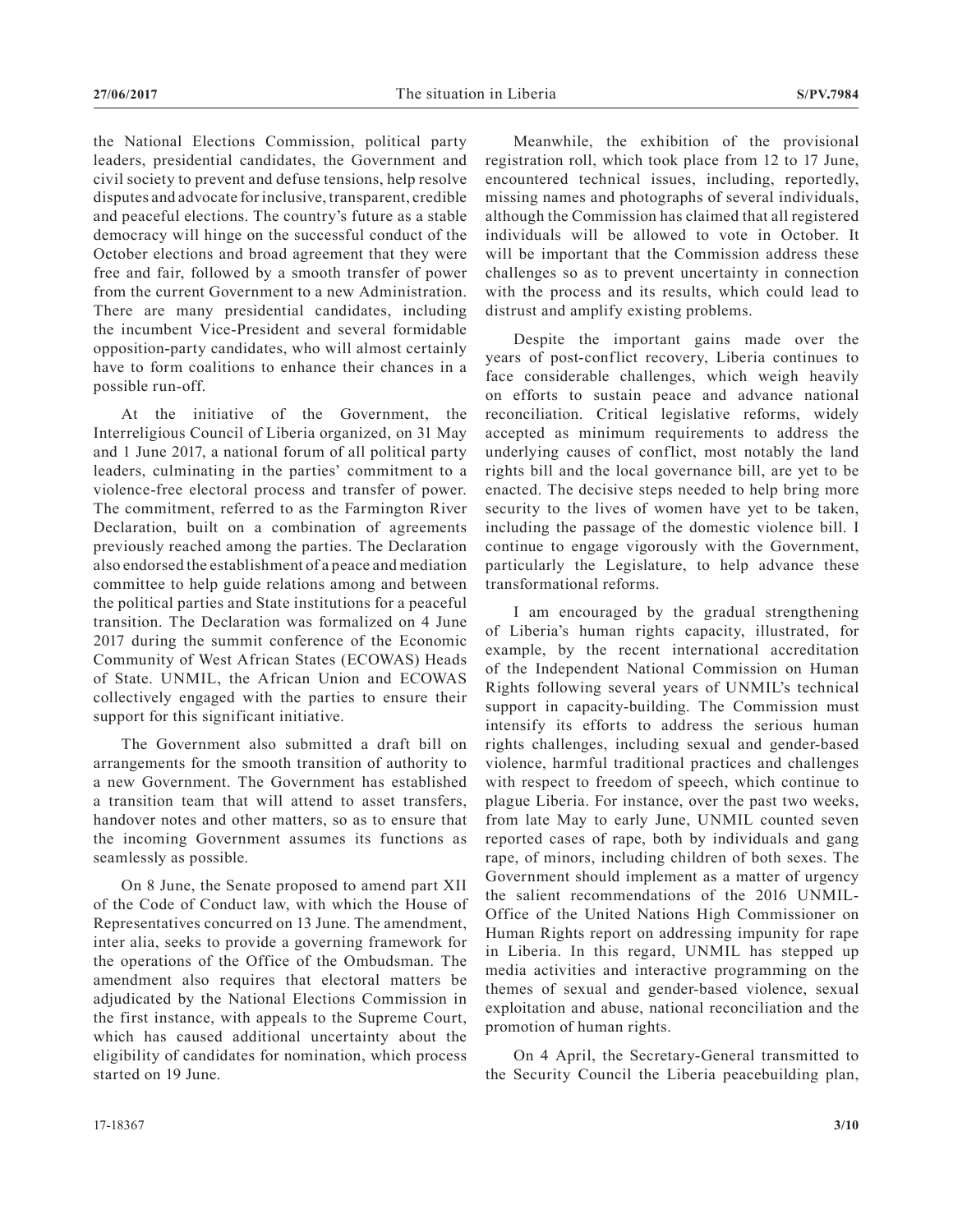which was developed in consultation with national and international stakeholders by the United Nations system and the Government of Liberia. The plan identifies key actions set to take place before 30 March 2018, when UNMIL's substantive mandate ends, and outlines the level of necessary political engagement. The peacebuilding plan provides the basis for the United Nations system's integrated transition plan, which is currently being finalized in consultation with the Government and civil-society actors.

Sustaining peace in Liberia must look to horizons beyond the immediate needs of the transition process, requiring long-term investment in national institutions that are inclusive, accountable and responsive, providing opportunities and services to all Liberians. To that end, the Government has started developing specific actions for the implementation of each of its commitments under the plan, and the Mission is assisting with this process to, hopefully, ensure that it is done in a timely and successful manner. In that context, I would like to express my appreciation for the helpful assistance from the Peacebuilding Commission's configuration for Liberia, chaired by Ambassador Skoog, who has just completed a very useful visit to the country.

The United Nations country team recently completed a capacity mapping exercise to assess its readiness to provide strategic and programmatic support to Liberia after UNMIL's departure. The findings showed that it will need significant assistance to increase its capacity, resources and expertise. Efforts are currently under way to mobilize support so that the transition from UNMIL to the country team is conducted seamlessly and responsibly and can effectively support Liberia's efforts to achieve sustainable peace.

One programmatic aspect is the establishment of an independent presence for the Office of the United Nations High Commissioner for Human Rights, which is essential for monitoring and capacity-building. With regard to financing, a Liberia transition multipartner trust fund, aimed at making the country team's funding and operations more predictable, is being discussed. Given that most of the priorities outlined in the Liberia peacebuilding plan require the country team's mediumto-long-term engagement, it will be essential to ensure that Liberia has the international community's sustained political and financial support. In that regard, we are also discussing an international conference that will enable the new Liberian Government to share its national priorities. It could be organized for April 2018,

when there will be a review of the statement of mutual commitments, which, together with the peacebuilding plan, could form the basis for a framework of mutual accountability between the new Government and the international community, as represented by the United Nations.

It is therefore a concern that the most recent draft of the national budget for 2017-2018 has little room for investment in social and economic intervention, which is essential if the key drivers of conflict are to be addressed. Currently, 94 per cent of the estimated \$526.5 million budget is committed to recurring costs, including payrolls, leaving just \$27.3 million — I repeat, just \$27.3 million — for public-sector investment plans. At the same time, the budget is 12.3 per cent lower than the 2016-2017 budget of \$600.2 million. The continuing shortfalls in national resources for supporting Liberia's transition and consolidating peace will be felt even more acutely as international donor assistance declines.

Liberia has made remarkable progress since the signing of the Comprehensive Peace Agreement in Accra in 2003. However, challenges that pose a risk of reversal still remain. The Government of Liberia, the United Nations system and the wider international community must continue to address them with all the energy and innovation available to them if we are to preserve and reinforce the gains made in the intervening years. I appeal to all concerned to increase and consolidate their investment in Liberia and support the country at this crucial time, through its transition to a new Government and beyond.

**The President** (*spoke in Spanish*): I thank Mr. Zarif for his briefing.

I now give the floor to Ambassador Skoog.

**Mr. Skoog** (Sweden): I would like to thank you, Mr. President, for the invitation to brief the Security Council in my capacity as Chair of the Liberia configuration of the Peacebuilding Commission. It gives me great pleasure to share with the Council some of the main takeaways from my recent trip to Liberia. The objective of my visit of 14 and 15 June was to follow up on progress made in the implementation of the peacebuilding plan; discuss preparations for the upcoming elections; consult with stakeholders on key reforms related to land rights and decentralization; and identify ways in which the Peacebuilding Commission can best offer support during the upcoming transitions.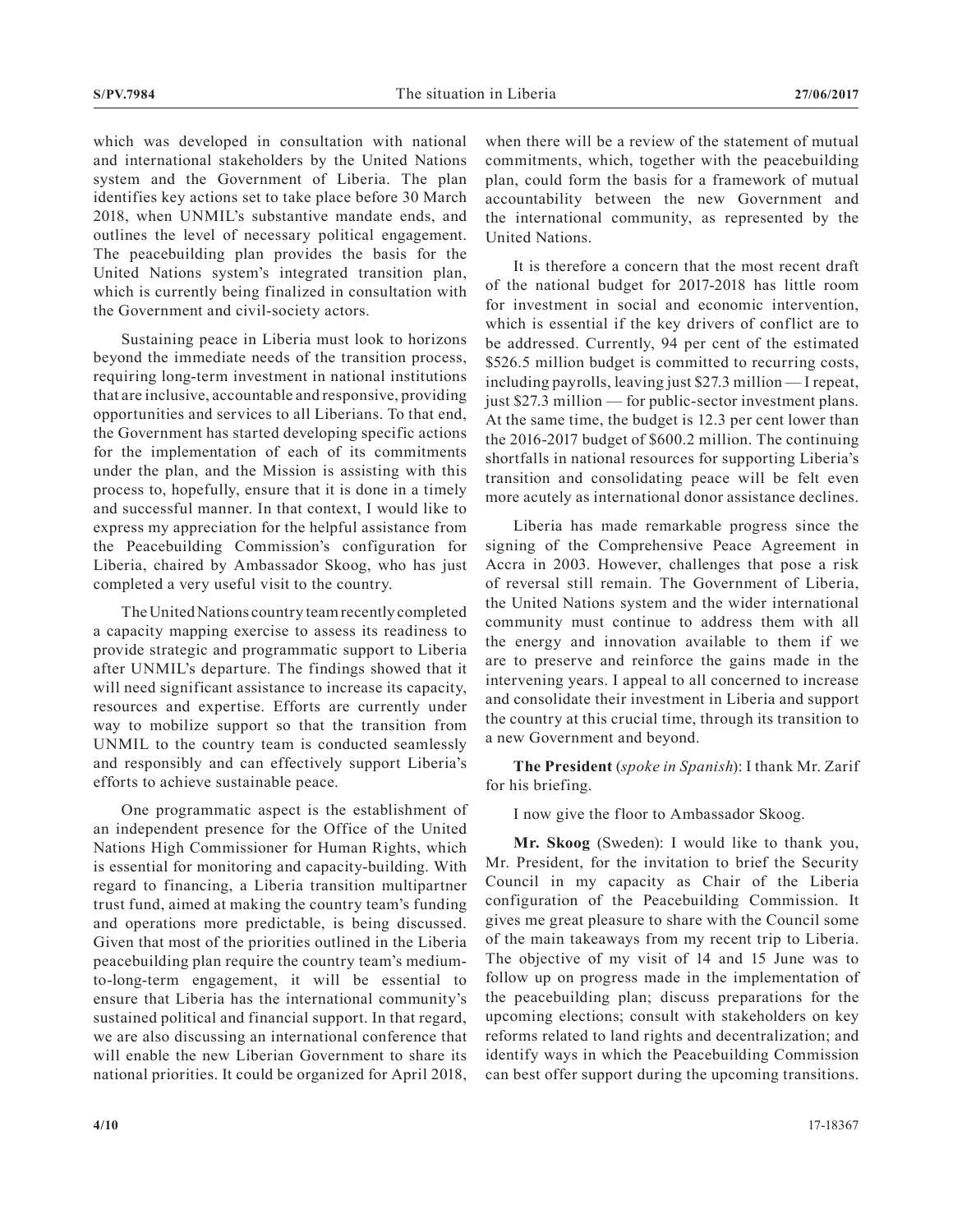I was fortunate enough to be able to meet with a wide range of stakeholders, including President Ellen Johnson-Sirleaf and Deputy Ministers from the departments of internal affairs, foreign affairs and finance, as well as the Ministry of Justice. I also met with representatives of civil society, youth representatives, political parties, the National Elections Commission, the Chief Justice and Supreme Court justices, and representatives of the international community. At this point I would like to thank the Permanent Representative of Liberia and his delegation for being consistently supportive of my visits, and to say that working with Liberia, as part of the Peacebuilding Commission, has been an exceptionally good experience. It is a pleasure to work with a country that is itself so committed to working with the Commission.

In my meetings, I welcomed the dedicated, inclusive and swift efforts of the Government and of the United Nations to develop a peacebuilding plan in response to the Council's resolution 2333 (2016). I also stressed the importance of undertaking key structural reforms, as set out in phase I of the peacebuilding plan, which will help to address some of the root causes of conflict in Liberia. That includes the enacting of important bills on issues such as land rights, local Government and domestic violence. I also urged all stakeholders to contribute to free and fair elections, prioritize women's strong participation in them and involve young people throughout the process. In addition to the rich briefing we have just heard by the Special Representative of the Secretary-General, I would like to share the impressions with which I left Monrovia.

As we have noted in the past couple of months, Liberia is at a critical juncture. Several historic transitions are under way. The situation therefore requires, and deserves, the dedicated attention of international partners in the months ahead. While no one I met suggested to me that there is a clear or imminent risk of a relapse into conflict, there are real hurdles ahead as the peacekeeping Mission closes down and the new Government takes the reins. We know that the main root causes of conflict in Liberia must continue to be addressed. Reconciliation, land use, decentralization, access to justice, and violence against women are among the more critical issues that are still to be resolved and that will determine whether Liberia moves towards a true and lasting consolidation of peace. As we just heard, the limited fiscal capacity to take reforms forward under the current Administration may

itself lead to increased grievances. Diversification and revitalization of the economy are desperately needed.

On the security side, the overall situation remains stable. While the Government successfully resumed responsibility for its security as of July 2016, there is still work to be done to further build the capacity of security actors, including the armed forces and the Liberia National Police. Efforts aimed at strengthening access to justice and the rule of law are equally important and remain vital to fostering a sense of inclusion and social cohesion and to building trust in national institutions.

In four months' time, Liberians will be heading to the polls, and the preparations for elections are well under way. They have been described as a defining moment for Liberia, one in which the country will see the first democratic transfer of power in its modern history. Successful elections and a peaceful transition will undoubtedly help to consolidate democracy and good governance. During our visit, the National Elections Commission was working on a voter registration exhibition designed to address irregularities in the registration process. As we just heard, in a welcome move earlier this month, political parties signed the Farmington River declaration on the margins of the Summit of the Economic Community of West African States in Monrovia, in which they committed to peaceful elections.

The other challenges outstanding pertain to a funding gap for the activities of the Elections Commission and to controversies related to the application of the code of conduct, and should be addressed and resolved as soon as possible. In addition, we should stress the continuing need for civic education, awareness-raising and outreach to a largely disenfranchised population ahead of the election, and for increased efforts to ensure strong participation by women. The fact that the election is taking place during the rainy season is a complicating factor.

As of now, 22 political parties are fielding candidates. Some stakeholders have expressed worries about the fact that candidates may be running on personalized platforms and may mobilize voters around identity politics instead of running policy-based campaigns. I encouraged representatives of political parties to focus their campaigning on the key issues confronting the country rather than mobilizing around tribal politics. I commend the active and important role played by the United Nations Mission in Liberia (UNMIL)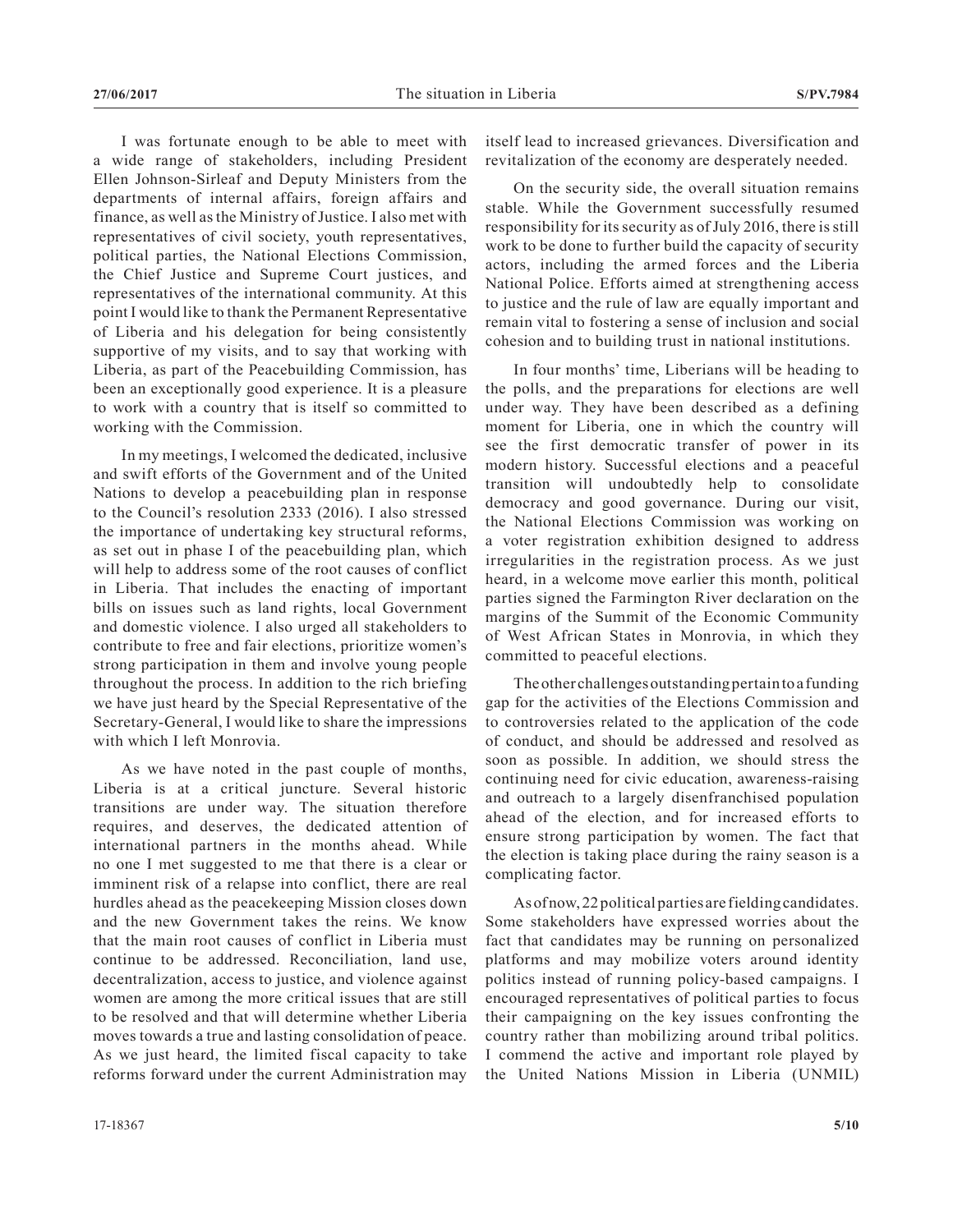generally, and the Office of the Special Representative in particular, in facilitating dialogue in the run-up to the election. In my discussions with both the National Elections Commission and the Chief Justice, I once again stressed the need for solid mechanisms for swift dispute resolution and for managing run-offs, which they confirmed are in place.

During my meetings with a range of stakeholders, I noted a broad sense of ownership of the Liberia peacebuilding plan. Its commitments set out a clear road map for addressing the country's remaining peacebuilding challenges. Financing for the implementation of the commitments made remains an outstanding issue.

In meetings with the United Nations system in Monrovia, I discussed the kind of support that the United Nations can provide in taking those commitments forward in the light of the UNMIL drawdown and the coming transition in the United Nations presence. In that regard, I commend the United Nations country team for having carried out robust mapping of its capacities. I believe that it may be the first of its kind.

This has clearly been a highly useful exercise. It has provided a clear point of departure and has enabled the whole United Nations system in Liberia to think strategically about the transition and about how to increase capacity in the country team as UNMIL leaves, so that it can take over support for residual tasks. However, it also means that we have a very clear picture of what will be needed in the future. It is worrying to note that, as UNMIL draws down, the United Nations will clearly face a cliff in terms of resources, capacities and expertise for the support of peacebuilding.

Given those capacity constraints and based on the Peacebuilding Commission's experience with the United Nations transition in Sierra Leone, several members of the Peacebuilding Commission have flagged concerns about UNMIL's transition to the country team. The Security Council and the Peacebuilding Commission could help the United Nations system to identify how to responsibly manage the transition and how to ensure predictable financing for peacebuilding in Liberia during the critical transition phase.

We commend the efforts of UNMIL over the past 13 years. As the peacekeeping mission withdraws, it will serve as a test case for the United Nations system and Liberia in the fulfilment of peacebuilding and sustaining-peace goals and tasks. Liberia has come a

long way since the conflict ended, and much progress has been achieved. However, the current situation means that the indicators of fragility continue to exist, in particular insufficient progress on reconciliation and on needed legislation for addressing the root causes of the conflict, the weak economy and the upcoming election, where the stakes are high. Liberia's international partners have a collective responsibility to make sure that the investments made over the past 13 years, through peacekeeping, are safeguarded, and to build on those investments in order to consolidate the peace in Liberia. That includes ensuring that the remaining United Nations presence is configured and provided with sufficient resources to respond to the ongoing needs of the Liberian people through peacebuilding support.

In his recent trip to New York, Deputy Special Representative of the Secretary-General ElHillo stated that

"Liberia represents a success story in peacekeeping. We now must ensure that it is also a success in peacebuilding."

That will require innovative thinking on how to secure reliable resources once UNMIL has departed, and the Security Council has a key role to play in the process. For our part, the Peacebuilding Commission stands ready to continue its political accompaniment, ensuring continued international attention after the peacekeepers have left and insisting on drawing attention to gaps. We will undertake continued advocacy on the importance of pursuing reforms that are central for sustaining peace in Liberia.

**The President** (*spoke in Spanish*): I thank Ambassador Skoog for his briefing.

I shall now give the floor to those members of the Council who wish to make statements.

**Mr. Bermúdez** (Uruguay) (*spoke in Spanish*): I thank the Special Representative of the Secretary-General, Mr. Farid Zarif, and the Permanent Representative of Sweden and Chair of the Liberia configuration of the Peacebuilding Commission, Ambassador Olof Skoog, for their comprehensive briefings.

Uruguay congratulates the Government and the people of Liberia for the progress achieved in bringing stability to the country. It is also important to recognize that the United Nations Mission in Liberia (UNMIL) has played a leading role in this process for more than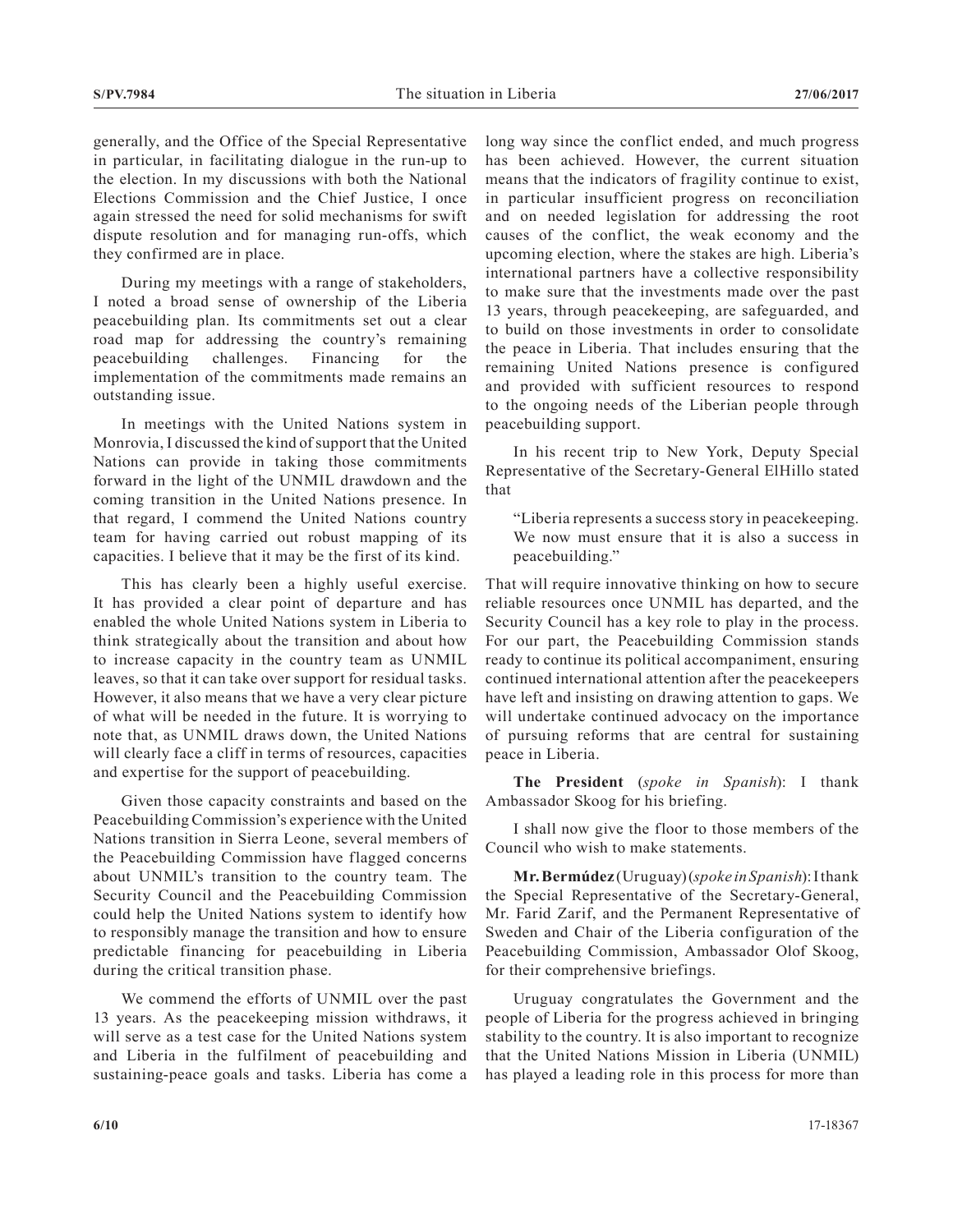13 years. Liberia is currently going through a crucial moment on the eve of the presidential and legislative elections, and less than a year before the definitive termination of UNMIL, which was established under Chapter VII of the United Nations Charter.

The holding of presidential and legislative elections, which are scheduled for October, and the peaceful transfer of power in January 2018 will be important milestones in consolidating peace in Liberia. Uruguay is convinced that democratic processes that are conducted in a free, inclusive and transparent manner and with the highest possible participation of voters are precisely those that make it possible to forge a lasting peace. We note with satisfaction the efforts of the Government to implement State authority throughout Liberian territory. Only in that way will all of the country's inhabitants be able to benefit from the dividends of peace.

However, many challenges remain for Liberia. The country will need to step up its efforts in the area of security. It will also be necessary to address the root causes that fuelled the conflict in the past. With that in mind, it is essential to enact pertinent legislation on land-ownership rights and local administration. Furthermore, it will be important to strengthen State institutions that promote and ensure compliance with rules. Corruption is another scourge affecting Liberia that needs to be eliminated from all levels of Government so that it has solid, transparent and reliable institutions.

Uruguay notes with particular concern the human rights situation in Liberia, which is a fundamental aspect in which the desired progress has not yet been achieved. In order for the efforts focused on the stability and security of the country to be maintained in the long run, the protection and promotion of human rights will need to be one of the top priorities, together with accountability and such issues as restorative justice, truth and reconciliation. It is also a source of serious concern that there are many cases of sexual violence and gender violence, certain persistent harmful traditional practices, such as female genital mutilation and accusations of witchcraft, and restrictions on the freedom of expression. Sexual and gender-based violence, which has particularly affected girls, is a problem that must be urgently addressed.

The awareness-raising campaign about such cases, organized by UNMIL and the Liberian Ministry for Gender, Childhood and Social Protection, is a step in the right direction. However, efforts should be stepped up by the Government to prevent and respond to such crimes and put an end to the persistent impunity of those who perpetrate them. Bearing in mind the still precarious situation of human rights in Liberia, Uruguay would endorse the observations of the Secretary-General on the need to establish a satellite office of the United Nations High Commissioner for Human Rights, especially in the light of the imminent withdrawal of UNMIL from the country.

Today's meeting offers us an excellent opportunity to congratulate UNMIL for its work in supporting the Government of Liberia and in providing protection to civilians, as well as for its contribution to achieving national peace and reconciliation in the country. Uruguay hopes to see the closure of UNMIL, a process that has been under way for some time, take place in a timely and successful manner. Our delegation also acknowledges the work of the Liberia configuration of the Peacebuilding Commission for its work with the Government and international and local partners and for its drafting of a peacebuilding plan for Liberia. In that regard, we would like to thank and particularly congratulate the Swedish delegation for its leadership.

The United Nations — in particular the Security Council, UNMIL and the Peacebuilding Commission — has provided support for the peace process in Liberia through various actions that will, we hope, together with the efforts of the people and the Government of Liberia, contribute to making Liberia a success story.

**Mr. Seck** (Senegal) (*spoke in French*): The Senegalese delegation congratulates you, Mr. President, on organizing today's meeting on the situation in Liberia, a fraternal and friendly country for Senegal, with which we share membership in all international organizations, and above all, our subregional organization, the Economic Community of West African States. I would also like to thank the Special Representative of the Secretary-General for his briefing. And I also thank our colleague and neighbour, Olof Skoog, Chair of the Liberia configuration of the Peacebuilding Commission, for his visit and for the briefing he has just given us about his visit. We look forward to the statement by our colleague the Permanent Representative of Liberia.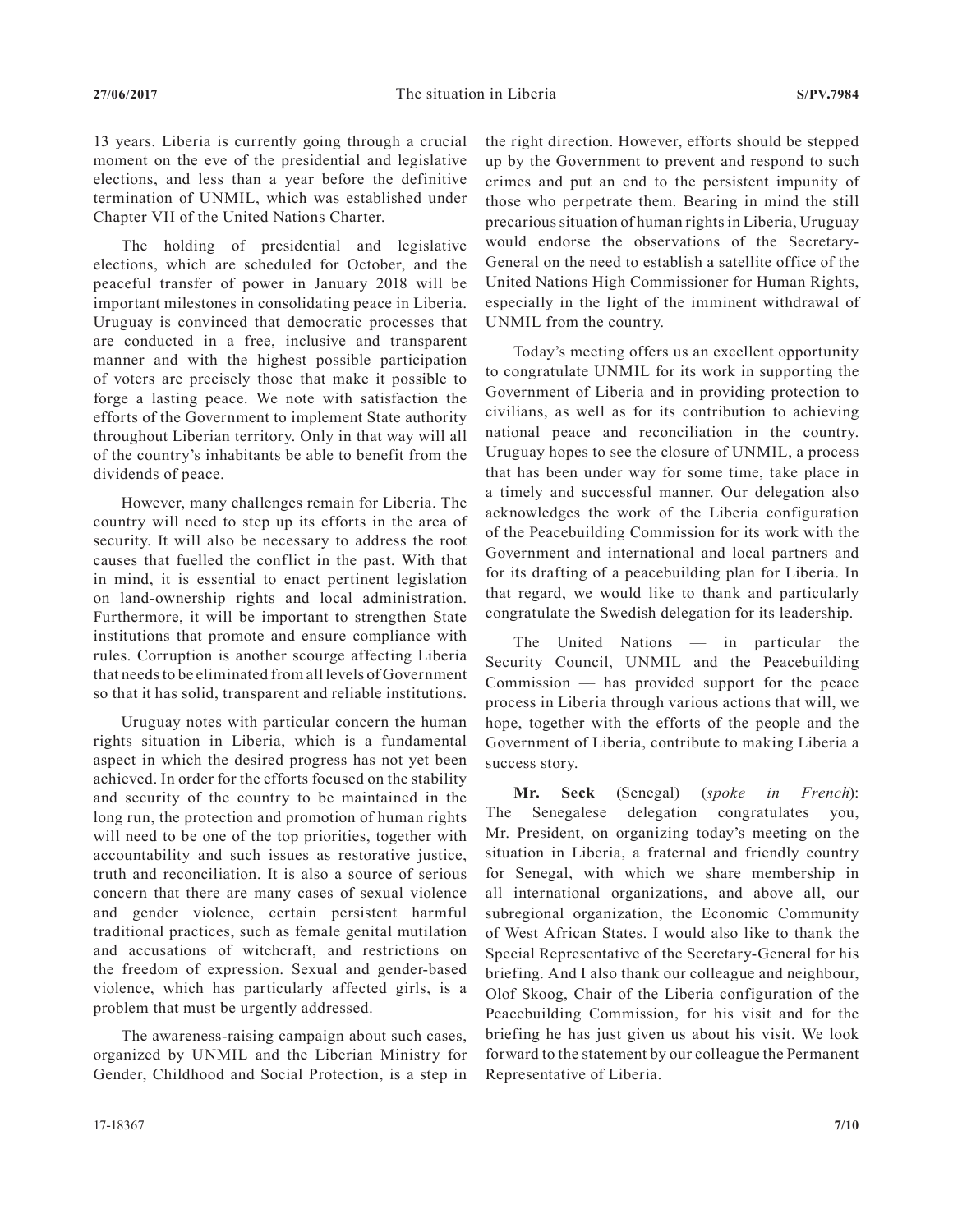The Senegalese delegation would simply like to take the floor to recall the long way that Liberia has come to reach this day.

Since before the intervention of the United Nations, the subregional engagement of the Economic Community of West African States Monitoring Group has contributed to stabilizing the country, ultimately leading to the stability and security of the situation in the country only a few months before the upcoming presidential and legislative elections in October, for which 22 political parties and coalitions will present their candidates and 2.1 million voters have registered, of whom — it is important to underscore — 48 per cent are women. Those elections are all the more important, as they will enshrine a historic and peaceful transition of power, while, at the same time, consolidating the transformation of Liberia and sustainably establishing peace and democracy within the context of the withdrawal of the United Nations Mission in Liberia (UNMIL). The Liberian forces will then resume their sovereign right concerning security matters, with the support, when needed, of the Senegalese rapid-reaction force, which has been redeployed from the United Nations operation in the Congo to the United Nations Multidimensional Integrated Stabilization Mission in Mali and could be deployed from Mopti.

In that regard, the Senegalese delegation welcomes the various stakeholders' commitments to ensuring that the upcoming elections are held in a free and transparent manner and that all disputes are settled peacefully through established mechanisms and in accordance with the rule of law. Accordingly, we commend the important work carried out thus far by the National Elections Commission and call on the various stakeholders to lend it all the necessary support, in particular by providing the \$1.8 million necessary to fill the gap for financing the electoral process.

On 23 January, the President of Liberia, Ms. Ellen Johnson-Sirleaf, presented her final annual state of the nation address, in which she identified national reconciliation the fight against corruption as the Government's priorities for the rest of her tenure. On 31 May and 1 June, the Government of Liberia, supported by UNMIL, the African Union and the Economic Community of West African States, hosted a national forum facilitated by the Interreligious Council of Liberia, which culminated on 4 June in the signing of the Farmington River Declaration by standard-bearers and political leaders of 20 out of the

22 registered political parties. The signatories to the Declaration declared their commitment to a peaceful electoral process and the transition of power to a new Government in January.

I stress the issue of elections because the Council has noted that, in the western part of Africa, electoral processes continue to be a source of tension. But I would also like to underscore the concern — which we should all share — with regard to the macroeconomic situation, which continues to be affected negatively by the general decline in commodity prices and the residual impact of the Ebola epidemic. The International Monetary Fund estimates that Liberia faces a significant shortfall in revenue despite receiving approximately \$75 million in direct budget support from donors for the fiscal year 2016-2017.

The Council should therefore consider the importance of finding the optimal way of responding to the various challenges that continue to confront the country, especially by fully supporting the implementation of the peacebuilding plan developed by the Government of Liberia at the request of the Security Council, involving financial resources, institutional capacity-building and expertise. It is at such a price that, after having achieved making Liberia into a success story with regard to peacekeeping, the Council will continue to transform Liberia, thereby making it into a success story in terms of peacebuilding.

**The President** (*spoke in Spanish*): I now give the floor to the representative of Liberia.

**Mr. Brown** (Liberia): I am honoured to address this meeting of the Security Council on behalf of the Government and the people of Liberia, and thank the Secretary-General for his thirty-third progress report (S/2017/510) on the United Nations Mission in Liberia (UNMIL). I also thank Special Representative of the Secretary-General Zarif and Ambassador Skoog for their comments and statements, and thank the Ambassador of the brotherly State of Senegal.

Allow me, Sir, to draw your kind attention to three points.

The first is that the United Nations Mission in Liberia is a successful peacekeeping operation. Today, as the report confirms, Liberia is relatively secure and stable. From previous levels of up to 15,000 men and women, the United Nations Mission in Liberia will complete its mission and undergo a final drawdown in April 2018.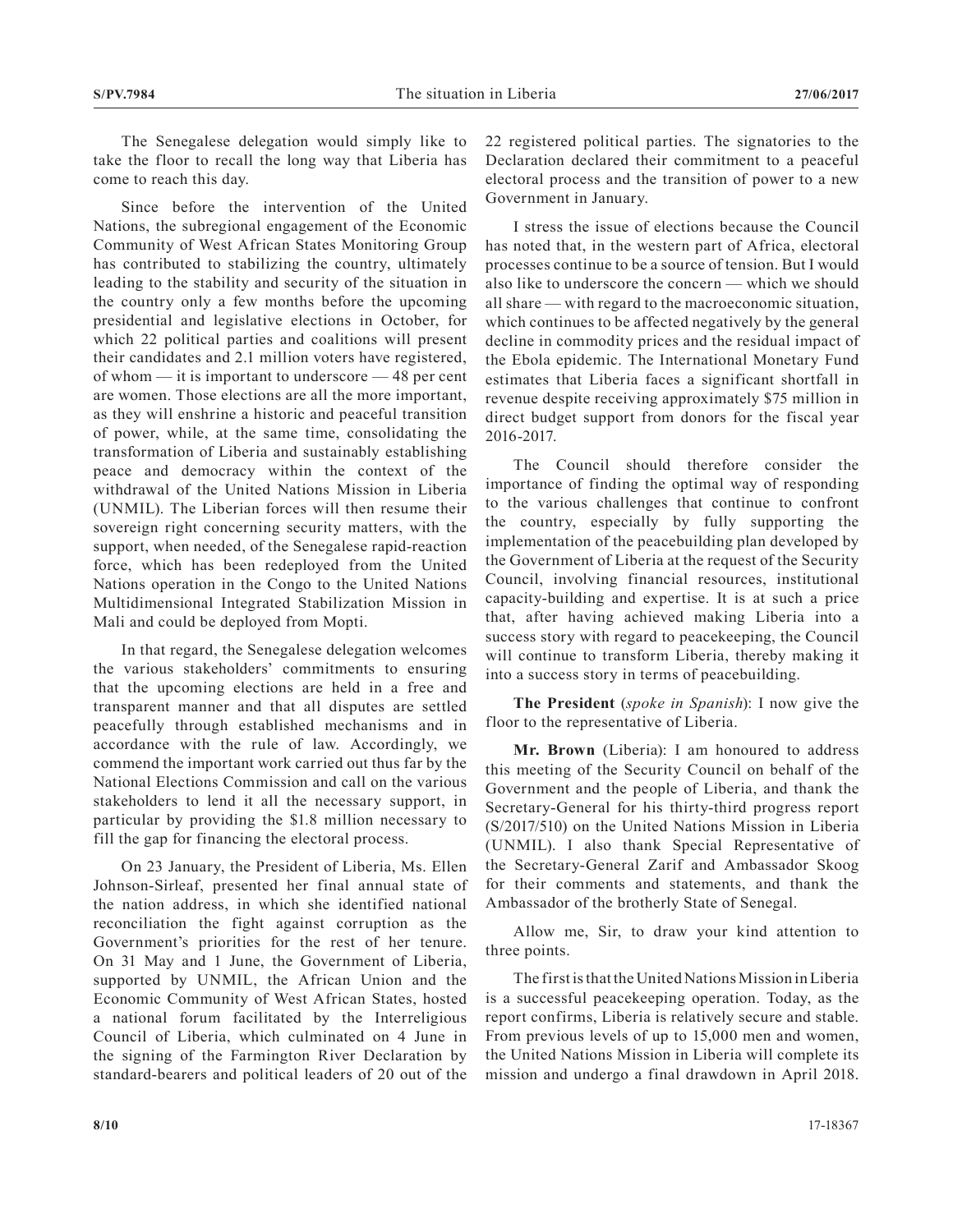After nearly 14 years since the first peacekeeping boots landed on the bloody soil of my country, there is today no doubt that the peacekeeping mission can be credited with enabling and catalysing Liberia's ongoing political and economic transformation.

Notwithstanding the present challenges, where there formerly was pervasive hopelessness when the troops arrived, ours has come to be a more hopeful society. Where death and destruction once stalked our streets, a renewed commitment to democratic governance and the popular desire to rebuild the broken nation now drive the discourse and motivate a break with our tragic past. Having concluded the inclusive development of a peacebuilding plan consistent with resolution 2333 (2016), Liberia is seeking continued partnerships and support to sustain its peace and continue the needed reforms as the peacekeeping mission comes to a successful end.

That brings me to the second point. It was 73 years ago when a living President last democratically transferred power to another in Liberia. The inauguration in January 2018 of a new Liberian Administration will mark only the second time that that will have happened since 1847 — the year Liberia became independent. That historic significance is not lost on Liberians and further motivates our will to succeed. Lest we forget, beyond that historic significance, there are other important consequences linked to a successful holding of peaceful, democratic elections in Liberia.

We are proud to acknowledge that our West African subregion is expanding the space for democratic governance and the peaceful transition of power. Given the shared history and sociology of our region, in the same way in which it has been relatively easy to experience the spread of conflict and misery across our borders, peace and a renewed commitment to democratic governance — notwithstanding the obvious challenges — are now overtaking the subregional space of the Economic Community of West African States. Consequently, a successful holding of peaceful, democratic elections in Liberia will continue to pave the way for other important successes in expanding the democratic space across the West African subregion, as well as significantly impacting the consolidation of regional peace and security.

At home, many still wish that the election was about a choice of the best ideas in continuing to build a future of continued peace and development, and that, rather than the quantity of political parties, the ongoing competition would be flavoured by the quality of the political discourse. Imperfect as it currently is, we seem to be getting better with each attempt at institutionalizing the process of democratic change.

It must also be noted that the mere exercise of the choice to freely and fairly elect the leaders of our country, with a sense of growing regularity and confidence in both the electoral processes and associated outcomes, meaningfully contributes to deepening a new culture of peace, lends itself to democratic governance and expressions, empowers ordinary citizens and keeps the elected leaders duly accountable. We intend to continue along that path in order to resolve the attending irregularities, improve upon the imperfections and deepen public confidence, not only in the usefulness of democratic elections, but also in the sustainable values of democratic transitions and governance.

That is why the National Elections Commission and other relevant stakeholders are working to resolve irregularities that may have arisen from the recent registration of qualified voters. Liberians know that we win — all of us will be winners — if, once again, this ground-breaking election proves to inspire public confidence in the electoral process and if the outcomes are based on the free, fair, credible and transparent exercise of the public's rights and duties as responsible citizens. Let me therefore assure the Council that for the Liberian Government and people, to achieve that important undertaking there is no lack of political will. However, as we are beginning to see, political will may not necessarily be enough.

The report of the Secretary-General is comprehensive, including in its description of the depressing state of the Liberian economy. That is why, despite the various austerity measures currently being implemented, the Liberian Government is growing concerned about a \$17.5 million funding gap for the implementation of the activities of the National Elections Commission. So far, out of the \$45 million requested by the National Elections Commission, the Liberian Government has committed to the payment of \$20 million and the international community has committed about \$8 million. The difference is yet to be committed.

That brings me to the final point. Despite the many challenges that lie ahead, Liberians are still growing in confidence about the future of our country. Indeed,